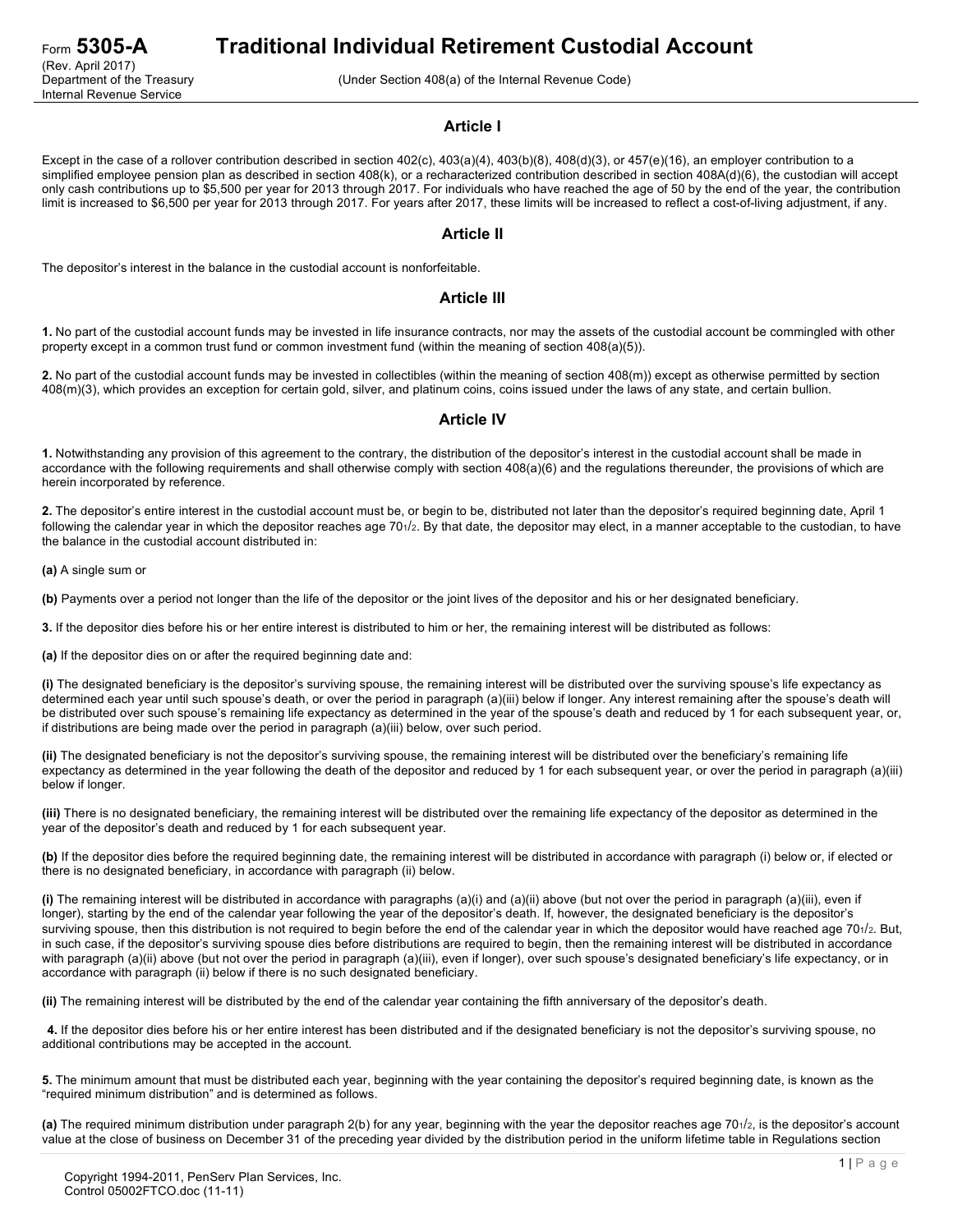1.401(a)(9)-9. However, if the depositor's designated beneficiary is his or her surviving spouse, the required minimum distribution for a year shall not be more than the depositor's account value at the close of business on December 31 of the preceding year divided by the number in the joint and last survivor table in Regulations section 1.401(a)(9)-9. The required minimum distribution for a year under this paragraph (a) is determined using the depositor's (or, if applicable, the depositor and spouse's) attained age (or ages) in the year.

**(b)** The required minimum distribution under paragraphs 3(a) and 3(b)(i) for a year, beginning with the year following the year of the depositor's death (or the year the depositor would have reached age 701/2, if applicable under paragraph  $3(b)(i)$  is the account value at the close of business on December 31 of the preceding year divided by the life expectancy (in the single life table in Regulations section 1.401(a)(9)-9) of the individual specified in such paragraphs 3(a) and  $3(b)(i)$ .

**(c)** The required minimum distribution for the year the depositor reaches age 701/2 can be made as late as April 1 of the following year. The required minimum distribution for any other year must be made by the end of such year.

**6.** The owner of two or more traditional IRAs may satisfy the minimum distribution requirements described above by taking from one traditional IRA the amount required to satisfy the requirement for another in accordance with the regulations under section 408(a)(6).

## **Article V**

**1.** The depositor agrees to provide the custodian with all information necessary to prepare any reports required by section 408(i) and Regulations sections 1.408-5 and 1.408-6.

**2.** The custodian agrees to submit to the Internal Revenue Service (IRS) and depositor the reports prescribed by the IRS.

## **Article VI**

Notwithstanding any other articles which may be added or incorporated, the provisions of Articles I through III and this sentence will be controlling. Any additional articles inconsistent with section 408(a) and the related regulations will be invalid.

## **Article VII**

This agreement will be amended as necessary to comply with the provisions of the Code and the related regulations. Other amendments may be made with the consent of the persons whose signatures appear below.

## **Article VIII**

Article VIII may be used for any additional provisions. If no other provisions will be added, draw a line through this space. If provisions are added, they must comply with applicable requirements of state law and the Internal Revenue Code and may not imply that they have been reviewed or pre-approved by the IRS.

## **General Instructions**

Section references are to the Internal Revenue Code unless otherwise noted.

## **Purpose of Form**

Form 5305-A is a model custodial account agreement that meets the requirements of section 408(a) However, only Articles I through VII have been reviewed by the IRS. A traditional individual retirement account (traditional IRA) is established after the form is fully executed by both the individual (depositor) and the custodian. To make a regular contribution to a traditional IRA for a year, the IRA must be established no later than the due date of the individual's income tax return for the tax year (excluding extensions). This account must be created in the United States for the exclusive benefit of the depositor and his or her beneficiaries.

**Do not** file Form 5305-A with the IRS. Instead, keep it with your records.

For more information on IRAs, including the required disclosures the custodian must give the depositor, see **Pub. 590-A,** Contributions to Individual Retirement Arrangements (IRAs), and **Pub. 590-B,** Distributions from Individual Retirement Arrangements (IRAs).

## **Definitions**

**Custodian.** The custodian must be a bank or savings and loan association, as defined in section 408(n), or any person who has the approval of the IRS to act as custodian.

**Depositor.** The depositor is the person who establishes the custodial account.

## **Traditional IRA for Nonworking Spouse**

Form 5305-A may be used to establish the IRA custodial account for a nonworking spouse.

Contributions to an IRA custodial account for a nonworking spouse must be made to a

separate IRA custodial account established by the nonworking spouse.

## **Specific Instructions**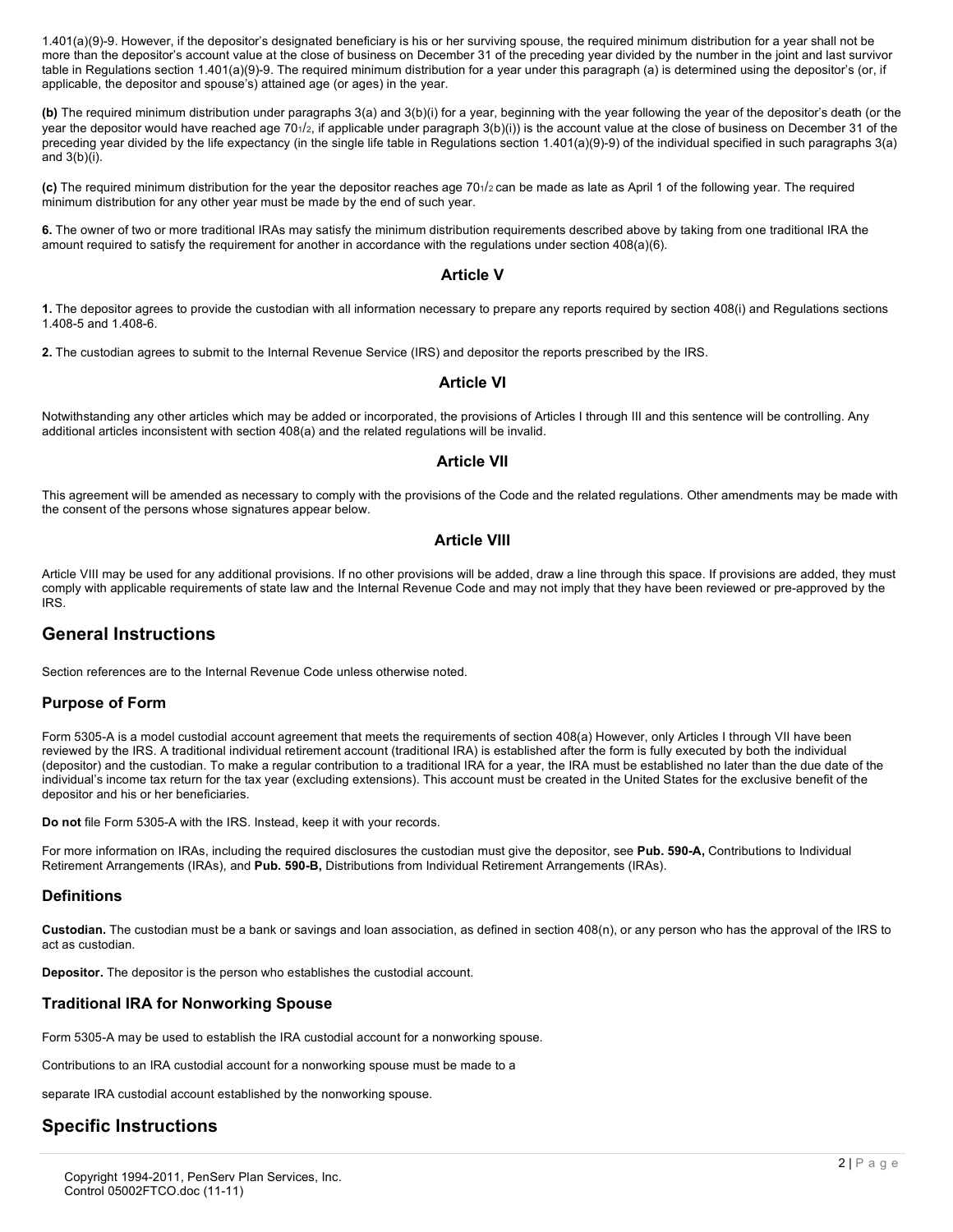**Article IV.** Distributions made under this article may be made in a single sum, periodic payment, or a combination of both. The distribution option should be reviewed in the year the depositor reaches age 701/2 to ensure that the requirements of section 408(a)(6) have been met.

**Article VIII.** Article VIII and any that follow it may incorporate additional provisions that are agreed to by the depositor and custodian to complete the agreement. They may include, for example, definitions, investment powers, voting rights, exculpatory provisions, amendment and termination, removal of the custodian, custodian's fees, state law requirements, beginning date of distributions, accepting only cash, treatment of excess contributions, prohibited transactions with the depositor, etc. Attach additional pages if necessary.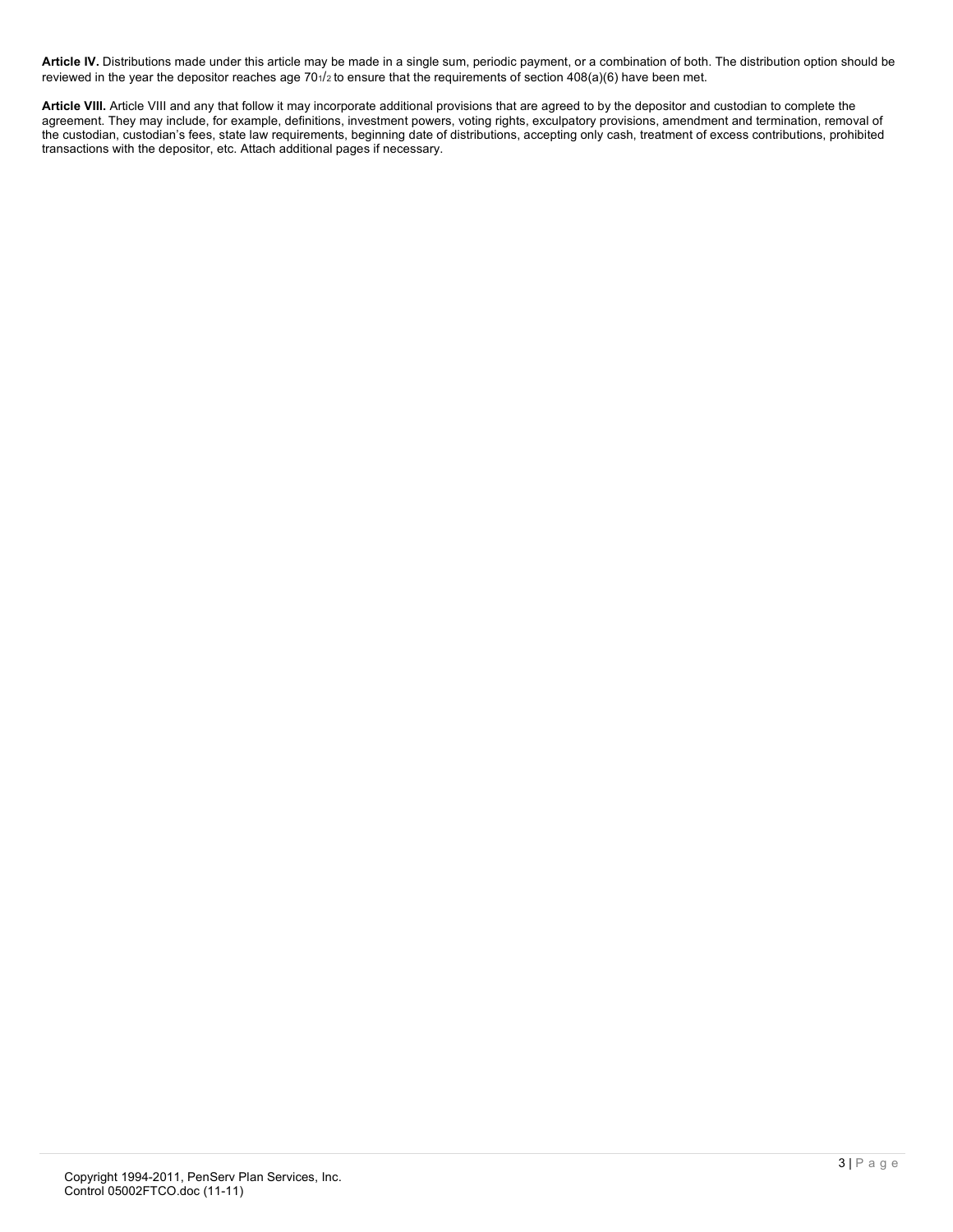# **TRADITIONAL IRA DISCLOSURE STATEMENT**

#### **RIGHT TO REVOKE YOUR IRA ACCOUNT**

You may revoke your IRA within 7 days after you sign the IRA Adoption Agreement by hand-delivering or mailing a written notice to the name and address indicated below:

> IRA Administrator NuView IRA, Inc. 280 S. Ronald Reagan Blvd. Longwood, FL 32750

If you revoke your account by mailing a written notice, such notice must be postmarked by the 7th day after you sign the Adoption Agreement. If you revoke your IRA within the 7 day period you will receive a refund of the entire amount of your contributions to the IRA without any adjustment for earnings or any administrative expenses. If you exercise this revocation, we are still required to report the contribution on Form 5498 (except transfers) and the revoked distribution on Form 1099-R.

#### **GENERAL REQUIREMENTS OF A TRADITIONAL IRA**

- Your contributions must be made in cash, unless you are making a rollover or transfer contribution and the Custodian accepts non-cash rollover or transfer contributions.
- The annual contributions you make on your behalf may not exceed the lesser of 100% of your compensation or the "applicable annual dollar limitation" (defined below), unless you are making a rollover, transfer, or SEP contribution. If contributions are being made under an employer's SIMPLE Retirement Plan, you must establish a separate SIMPLE-IRA document to which only SIMPLE contributions may be made. This type of IRA is called a "SIMPLE-IRA". "SIMPLE-IRA" contributions may not be made into this account. Roth IRA contributions may not be made into this account.
- Regular, annual contributions cannot be made for any year beginning the year you attain the age of 701/2.
- Your regular annual contributions for any taxable year may be deposited at any time during that taxable year and up to the due date for the filing of your Federal income tax return for that taxable year, no extensions. This generally means April 15th of the following year.
- The Custodian of your IRA must be a bank, savings and loan association, credit union or a person who is approved to act in such a capacity by the Secretary of the Treasury.
- No portion of your IRA funds may be invested in life insurance contracts.
- Your interest in your IRA is nonforfeitable at all times.
- The assets in your IRA may not be commingled with other property except in a common trust fund or common investment fund.
- You may not invest the assets of your IRA in collectibles (as described in Section 408(m) of the Internal Revenue Code.) A collectible is defined as any work of art, rug or antique, metal or gem, stamp or coin, alcoholic beverage, or any other tangible personal property specified by the IRS. However, if the Custodian permits, specially minted US gold, silver and platinum coins and certain state-issued coins are permissible IRA investments. You may also invest in certain gold, silver, platinum or palladium bullion. Such bullion must be permitted by the Custodian and held in the physical possession of the IRA Custodian.
- Your interest in your IRA must begin to be distributed to you by the April 1st following the calendar year you attain the age of 70½. The methods of distribution, election deadlines, and other limitations are described in detail below.

#### **WHO IS ELIGIBLE TO MAKE A REGULAR TRADITIONAL IRA CONTRIBUTION?**

You are permitted to make a regular contribution to your IRA for any taxable year prior to the taxable year you attain age 70½, and if you receive compensation for such taxable year. Compensation includes salaries, wages, tips, commissions, bonuses, alimony, royalties from creative efforts and "earned income" in the case of self-employeds. Members of the Armed Forces who serve in combat zones who receive compensation that is otherwise non-taxable, are considered to have taxable compensation for purposes of making regular IRA contributions. The amount of your regular, annual contribution that is deductible depends upon whether or not you are an active participant in a retirement plan maintained by your employer; your modified adjusted gross income (Modified AGI); your marital status; and your tax filing status.

#### **ACTIVE PARTICIPANT**

You are considered an active participant if you participate in your employer's qualified pension, profit-sharing, or stock bonus plan qualified under Section 401(a) of the Internal Revenue Code ("the Code"); qualified annuity under Section 403(a) of the Code; a simplified employee pension plan (SEP) under Section 408(k) of the Code; a retirement plan established by a government for its employees (this does not include a Section 457 plan); Tax-sheltered annuities (TSA) or custodial accounts under Section 403(b) of the Code; pre-1959 pension trusts under Section 501(c)(18) of the Code; and SIMPLE retirement plans under Section 408(p) of the Code.

If you are not sure whether you are covered by an employer-sponsored retirement plan, check with your employer or check your Form W-2 for the year in question. The W-2 form will have a check in the "retirement plan" box if you are covered by a retirement plan. You can also obtain IRS Notice 87-16 for more information on active participation in retirement plans for IRA deduction purposes.

#### **CONTRIBUTIONS**

**Regular Contributions** - The maximum amount you may contribute for any one year is the lesser of 100% of your compensation or the "applicable annual dollar limitation" described below. This is your contribution limit. The deductibility of regular IRA contributions depends upon your marital status, tax filing status, whether or not you are an "active participant" and your Modified AGI.

| Applicable Annual Dollar Limitation |                           |  |
|-------------------------------------|---------------------------|--|
| Tax Year                            | <b>Contribution Limit</b> |  |
| 2001                                | \$2,000                   |  |
| 2002 through 2004                   | \$3.000                   |  |
| 2005 through 2007                   | \$4.000                   |  |
| 2008 through 2012                   | \$5.000                   |  |
|                                     |                           |  |

After 2008, the \$5,000 annual limit will be subject to cost-of living increases in increments of \$500, rounded to the lower increment. This means that it may take several years beyond 2008 for the \$5,000 annual limit to increase to \$5,500.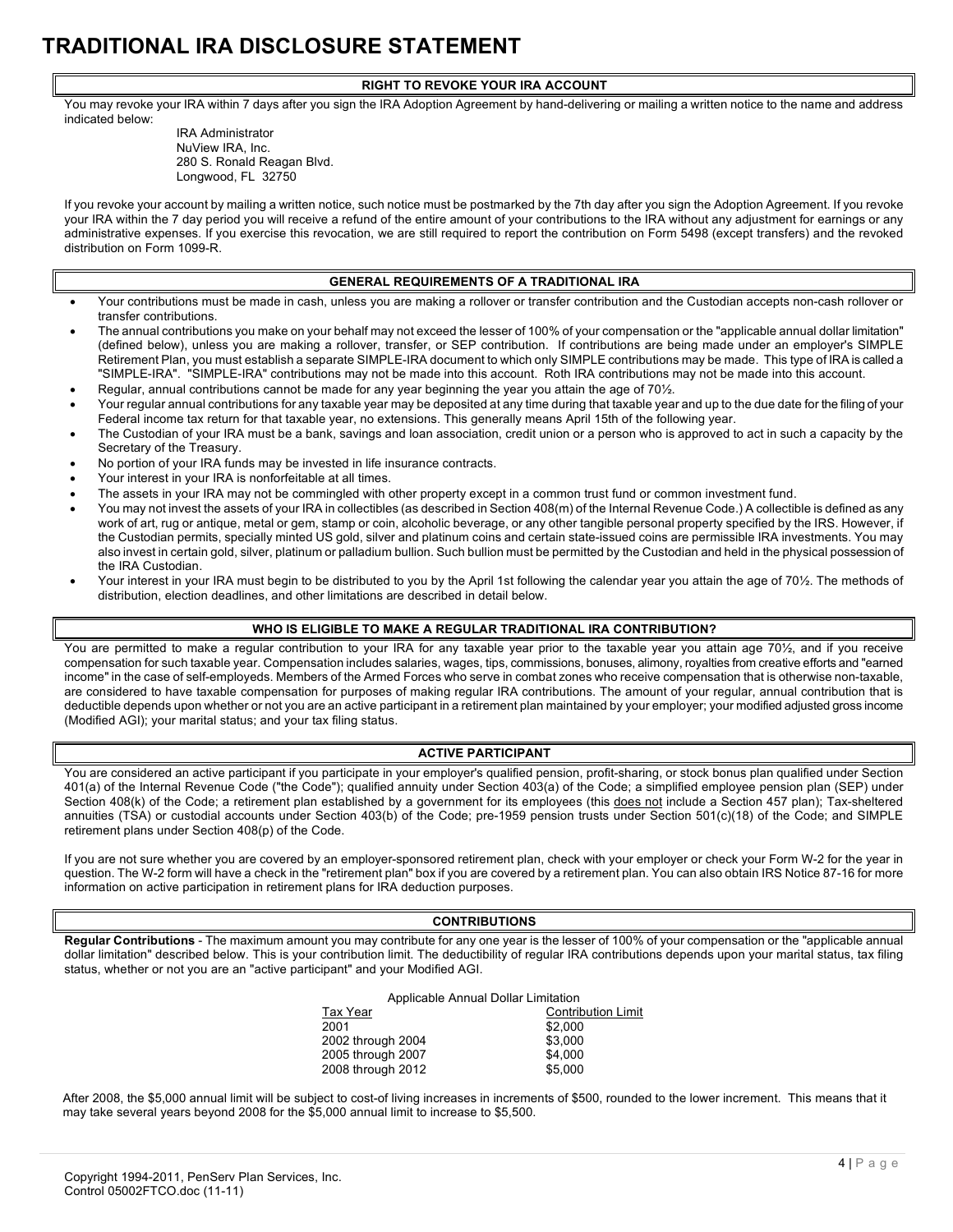**Catch-up Contributions** - Beginning for 2002, if an individual has attained the age of 50 before the close of the taxable year for which an annual contribution is being made and meets the other eligibility requirements for making regular traditional IRA contributions, the annual IRA contribution limit for that individual would be increased as follows:

| Tax Year  | Normal Limit | Additional Catch-up | Total Contribution |
|-----------|--------------|---------------------|--------------------|
| 2002      | \$3,000      | 500                 | \$3.500            |
| 2003      | \$3.000      | 500<br>S            | \$3.500            |
| 2004      | \$3,000      | 500                 | \$3,500            |
| 2005      | \$4,000      | 500<br>\$           | \$4,500            |
| 2006      | \$4.000      | \$1.000             | \$5,000            |
| 2007      | \$4.000      | \$1.000             | \$5,000            |
| 2008-2012 | \$5.000      | \$1.000             | \$6,000            |

The additional catch-up amount for traditional IRAs is not subject to COLAs. Therefore, after 2008 when the \$5,000 normal limit increases to \$5,500 due to COLAs, the additional catch-up amount will remain at \$1,000 with no further increases to the catch-up amount.

**Special IRA Catch-up Contributions for Certain Section 401(k) Participants -** Special IRA catch-up contributions are permitted for each of years 2007, 2008 and 2009 equal to the applicable year's age-50 catch-up limit multiplied by 3. To be eligible for this special catch-up IRA contribution, the individual must have been a participant in an employer's §401(k) plan where employer-matching contributions were being made at the rate of at least 50% of the participant's deferrals with employer stock and such employer is in bankruptcy and is subject to an indictment or conviction. The individual is not required to be age 50 in order to take advantage of this rule. However, if the individual is age 50 or over, he or she may not contribute the age-50 catch-up amount in addition to this special catch-up.

The deadline for making such special catch-up contributions is the normal deadline for the applicable year. For example, an eligible individual takes advantage of this rule for calendar year 2008. The normal regular IRA contribution limit for 2008 is \$5,000 and the normal age-50 catch-up contribution limit for 2008 is \$1,000. The eligible individual could contribute the \$5,000 normal limit plus a special catch-up contribution of \$3,000 for a total of \$8,000. The deadline for making this contribution is the 2008 tax filing deadline, no extensions.

**Deductibility for Nonactive Participants** - If you (and your spouse) are not an active participant, then the applicable annual dollar limitation is also your deduction limit for Federal income tax purposes.

#### **Deductibility for Active Participants** –

Unmarried Active Participant (or a Married Person filing a separate tax return who did not live with their spouse at any time during the year) - The amount of your IRA deduction depends upon your Modified Adjusted Gross Income (MAGI) for the taxable year. If your MAGI is below a certain amount, you can deduct the entire contribution. If your MAGI is above a certain amount, you cannot deduct any of the contribution. If your MAGI is between certain amounts, you are entitled to a partial deduction. Any contributions that you cannot deduct because of the active participation rules are called nondeductible contributions and you must report these contributions to the IRS on Form 8606. Refer to the chart below for the MAGI ranges. Also refer to IRS Publication 590 for additional information.

Married Active Participant Filing a Joint Tax Return - The amount of your IRA deduction depends upon your Modified Adjusted Gross Income (MAGI) for the taxable year. If your MAGI is below a certain amount, you can deduct the entire contribution. If your MAGI is above a certain amount, you cannot deduct any of the contribution. If your MAGI is between certain amounts, you are entitled to a partial deduction. Any contributions that you cannot deduct because of the active participation rules are called nondeductible contributions and you must report these contributions to the IRS on Form 8606. Refer to the chart below for the MAGI ranges. Also refer to IRS Publication 590 for additional information.

Married Active Participant Filing a Separate Return (who lived together at any time during the year) - If you have a separate Modified AGI of more than \$10,000 no deduction is permitted if either you or your spouse was an active participant for the year. If your or your Spouse's separate Modified AGI is more than \$0 but less than \$10,000, then each spouse's deductible limit is reduced for every \$1 of Modified AGI between \$0 and \$10,000.

**Deductibility of Regular Contributions** - The AGI dollar ranges for certain active participants in employer-sponsored plans are as follows:

|      | Married Participants Filing Jointly | Unmarried Participants | Married Participants Filing Separately* |
|------|-------------------------------------|------------------------|-----------------------------------------|
| 1998 | $$50.000 - $60.000$                 | $$30,000 - $40,000$    | $$0 - $10.000$                          |
| 1999 | $$51.000 - $61.000$                 | \$31,000 - \$41,000    | $$0 - $10,000$                          |
| 2000 | $$52.000 - $62.000$                 | $$32,000 - $42,000$    | $$0 - $10.000$                          |
| 2001 | $$53.000 - $63.000$                 | \$33,000 - \$43,000    | $$0 - $10.000$                          |
| 2002 | $$54.000 - $64.000$                 | \$34.000 - \$44.000    | $$0 - $10.000$                          |
| 2003 | $$60.000 - $70.000$                 | \$40.000 - \$50.000    | $$0 - $10.000$                          |
| 2004 | $$65.000 - $75.000$                 | \$45.000 - \$55.000    | $$0 - $10.000$                          |
| 2005 | $$70,000 - $80,000$                 | $$50,000 - $60,000$    | $$0 - $10,000$                          |
| 2006 | $$75,000 - $85,000$                 | \$50.000 - \$60.000    | $$0 - $10.000$                          |
| 2007 | \$83.000 - \$103.000                | \$52.000 - \$62.000    | $$0 - $10.000$                          |
| 2008 | \$85,000 - \$105,000                | \$53,000 - \$63,000    | $$0 - $10,000$                          |
| 2009 | \$89.000 - \$109.000                | \$55,000 - \$65,000    | $$0 - $10.000$                          |
| 2010 | \$89,000 - \$109,000                | \$56,000 - \$66,000    | $$0 - $10.000$                          |
| 2011 | \$90.000 - \$110.000                | \$56,000 - \$66,000    | $$0 - $10.000$                          |
| 2012 | \$92.000 - \$112.000                | \$58.000 - \$68.000    | $$0 - $10.000$                          |
|      |                                     |                        |                                         |

\* This AGI dollar range also applies to a nonactive participant spouse who files separately, where his or her spouse is an active participant.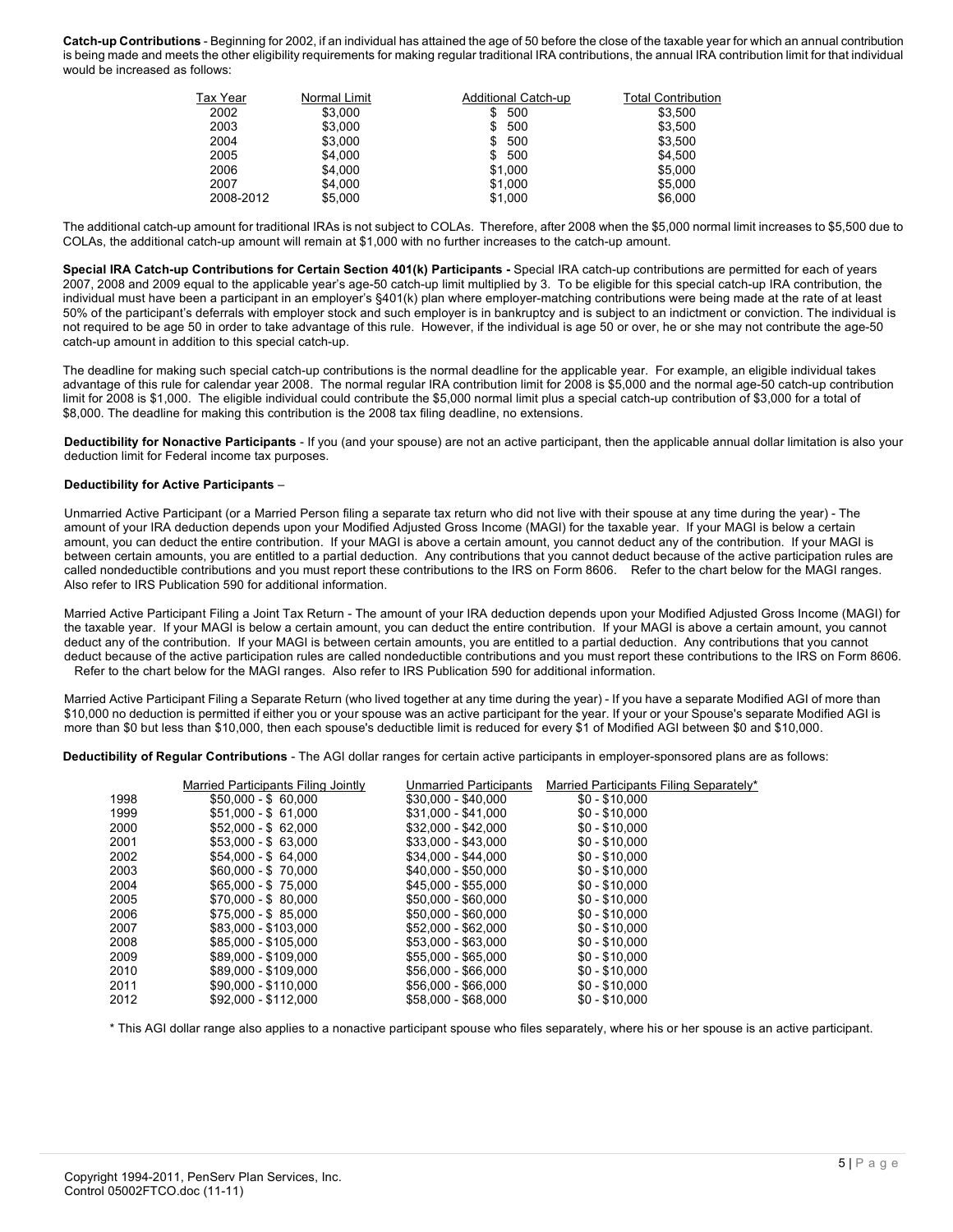**Special Deduction Rule for Spouse Who is not an Active Participant** - In the case where an IRA participant is not an active participant in an employer plan at any time during a taxable year but whose spouse is an active participant, a special AGI range applies in calculating the nonactive participant's IRA deduction. In order to use this special deduction rule, such spouse must file a joint income tax return with their spouse who is the active participant. In this case, the AGI range for deductible IRA contributions is \$150,000 - \$160,000 for years prior to 2007. For years beginning in 2007, the AGI dollar ranges for the spouse who is not an Active Participant are as follows:

|      | 2007\$156.000 - \$166.000 |
|------|---------------------------|
| 2008 | \$159,000 - \$169,000     |
| 2009 | \$166,000 - \$176,000     |
| 2010 | \$167,000 - \$177,000     |
| 2011 | \$169,000 - \$179,000     |
| 2012 | \$173,000 - \$183,000     |

**Spousal IRAs** - If during any year you receive compensation and your spouse receives no compensation (or chooses to be treated as receiving no compensation), you may make contributions to both your IRA and your spouse's IRA. If you are eligible then you may contribute 100% of your combined compensation not to exceed the applicable annual dollar limitation divided any way you wish so long as no more than the applicable annual dollar limitation is contributed into either account. You and your spouse must file a joint tax return and have unequal compensations to take advantage of this spousal contribution limit.

If you are over the age of 70½ and your spouse is under age 70½, then a regular contribution may still be made for the year into the IRA established by your spouse. Such contribution, however, is limited to the lesser of 100% of your combined compensation or the applicable annual dollar limitation.

If you or your spouse are an active participant in an employer-sponsored plan, then the IRA deduction for your IRA and your spouse's IRA contribution is based upon the AGI "phase-out" ranges in exactly the same manner as the phase-out under the "Married Active Participant Filing Joint Tax Returns" or under the "Special Deduction Rule for Spouse Who is not an Active Participant", whichever applies, as explained above.

\$200 Minimum Deduction - If you fall into any of the categories listed above, your minimum allowable deduction will be \$200 until phased out under the appropriate marital status. In other words, if your deductible amount calculated under the appropriate dollar amounts above results in a deduction between \$0 and \$200, your permitted deduction is \$200 instead of the calculated deduction.

**Nondeductible IRA Contributions** - You may make a nondeductible IRA contribution in one of two ways. First, you are permitted to treat any regular IRA contributions that are not deductible due to your active participation status as explained above as nondeductible contributions. Secondly, you are permitted to treat an otherwise deductible IRA contribution as a nondeductible contribution. Your total contribution for the year however, is still limited to the lesser of 100% of your compensation or the applicable annual dollar limitation.

Nondeductible IRA contributions represent money in your IRA which has already been taxed. Therefore, when you receive a distribution from any of your traditional IRAs (including SEP IRAs and SIMPLE IRAs), a portion of each distribution will be treated as a tax-free return of your nondeductible contributions. You are responsible for indicating the amount of nondeductible IRA contributions you make for a year on IRS Form 8606 which is attached to your Federal income tax return. You should also be aware that there is a penalty of \$100 if you should overstate the nondeductible amount unless you can show it was due to a reasonable cause. There is also a \$50 penalty if you do not file the IRS Form 8606 for years that you are required to do so.

If you make a nondeductible IRA contribution for a year and you decide not to treat it as a nondeductible contribution, you must withdraw the contribution plus earnings attributable to the nondeductible contribution on or before the tax filing deadline, including extensions, for the year during which the contribution was made. You may not take a deduction for such amounts. Such earnings will be taxable to you in the year in which the contribution was made and may be subject to the 10% additional tax if you are under the age of 59½.

**Special Rules for Qualified Reservist Distributions** – Qualified Reservist Distributions are eligible to be repaid to an IRA within a 2-year period after the end of active duty. A Qualified Reservist Distribution is a distribution received from an IRA by members of the National Guard or reservists who are called to active duty for a period of at least 180 days and such distribution is taken during the period of such active duty. This provision is retroactively effective with respect to distributions after September 11, 2001, for individuals called to active duty after September 11, 2001. The repayments are not treated as tax-free rollovers. Instead, these repayments become basis in the IRA.

**Simplified Employee Pension Plan (SEP) Contributions** - Your employer may make a SEP contribution on your behalf into this IRA up to 25% of your compensation not to exceed a specified dollar limit. This limit is a per employer limit. Therefore if you work for more than one employer who maintains a SEP plan, you may receive up to 25% of your compensation from each employer not to exceed a specified dollar limit. Your employer may contribute to this IRA or any other IRA on your behalf under a SEP plan even if you are age 70½ or over, and even if you are covered under a qualified plan for the year.

In calculating a SEP contribution, there is a maximum compensation limit that can be considered and this compensation limit is subject to cost-of-living adjustments. For 2008, the compensation limit is \$230,000 and for 2009 through 2011 it is \$245,000; and for 2012 it is \$250,000. Also, there is a maximum SEP contribution limit for each year that is subject to cost-of-living adjustments. For 2008, the maximum SEP contribution limit is \$46,000; for 2009 through 2011 it is \$49,000; and for 2012 it is \$50,000.

#### **EXCESS CONTRIBUTIONS**

Generally an excess IRA contribution is any contribution which exceeds the applicable contribution limits, and such excess contribution is subject to a 6% excise tax penalty on the principal amount of the excess each year until the excess is corrected. You must file IRS Form 5329 to report this excise tax.

**Method #1: Withdrawing Excess in a Timely Manner** - This 6% penalty may be avoided if the excess amount plus the earnings attributable to the excess are distributed by your tax filing deadline including extensions for the year during which the excess contribution was made, and you do not take a deduction for such excess amount. If you decide to correct your excess in this manner, the principal amount of the excess returned is not taxable, however, the earnings attributable to the excess are taxable to you in the year in which the contribution was made. In addition, if you are under age 59½, the earnings attributable are subject to a 10% premature distribution penalty. This is the only method of correcting an excess contribution that will avoid the 6% penalty.

**Method #2: Withdrawing Excess After Tax Filing Due Date** - If you do not correct your excess contribution under Method #1 prescribed above, then you may withdraw the principal amount of the excess (no earnings need be distributed). The 6% penalty will, however, apply first to the year in which the excess was made and each subsequent year until it is withdrawn.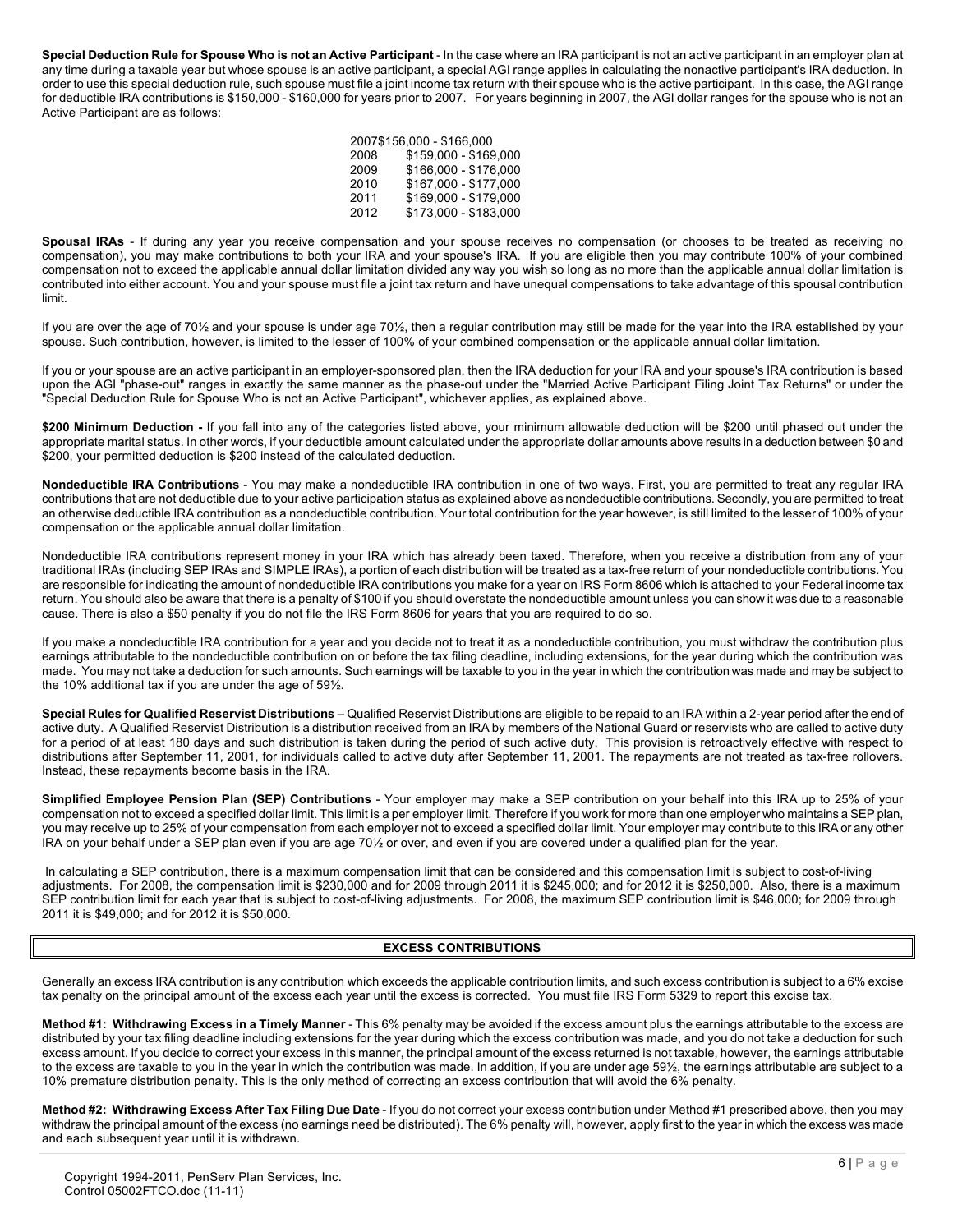**Excess Amount May be Taxable -** If the principal amount of your excess contribution is withdrawn after your tax filing deadline for the year during which the contribution was made in accordance with Method #2, it is not taxable unless the total amount of contributions you made during the year the excess was made exceeded the applicable annual dollar limitation. If the aggregate contribution is greater than the applicable annual dollar limitation, the principal amount of the excess withdrawn under Method #2 is taxable and is subject to the 10% additional tax if you are not yet age 59½. There are exceptions to this rule if the excess was due to a rollover where the taxpayer received erroneous information or if the contribution was a SEP contribution.

**Method #3: Undercontributing in a Subsequent Year** - Another method of correcting an excess contribution is to treat a prior year excess as a regular contribution in a subsequent year where you have an unused contribution limit for such subsequent year. Basically, all you do is undercontribute in the first subsequent year where you have an unused contribution limit until your excess amount is used up. However, once again, you will be subject to the 6% penalty in the first year and each subsequent year on any excess contribution that remains as of the end of each year.

#### **ROLLOVERS AND RECHARACTERIZATIONS**

**Rollover Contribution from Another Traditional IRA** - A rollover from another traditional IRA is any amount you receive from one traditional IRA and redeposit (roll over) some or all of it over into another traditional IRA. You are not required to roll over the entire amount received from the first traditional IRA. However, any amount you do not roll over will be taxed at ordinary income tax rates for Federal income tax purposes.

#### **The following special rules also apply to rollovers between IRAs:**

- The rollover must be completed no later than the 60th day after the day the distribution was received by you. However, if the reason for distribution was for qualified first time home buyer expenses and there has been a delay or cancellation in the acquisition of such first home, the 60 day rollover period is increased to 120 days. This 60 day rollover period may also be extended in cases of disaster or casualty beyond the reasonable control of the taxpayer.
- You may have only one IRA to IRA rollover during a 12 consecutive month period measured from the date you received a distribution from an IRA which was rolled over to another IRA. (See IRS Publication 590 for more information).
- The same property you receive in a distribution must be the same property you roll over into the second IRA. For example, if you receive a distribution from an IRA of property, such as stocks, that same stock must be the property that is rolled over into the second IRA.
- You are required to make an irrevocable election indicating that this transaction will be treated as a rollover contribution.
- You are not required to receive a complete distribution from your IRA in order to make a rollover contribution into another IRA, nor are you required to roll over the entire amount you received from the first IRA.
- If you inherit an IRA due to the death of the participant, you may not roll this IRA into your own IRA unless you are the spouse of the decedent.
- If you are age 70½ or older and wish to roll over to another IRA, you must first satisfy the required minimum distribution for that year and then the rollover of the remaining amount may be made.
- Rollovers from a SEP IRA or an Employer IRA follow the IRA to IRA rollover rules since your contributions under these types of plans are funded directly into your own traditional IRA.

**Special Rollover Rules for Qualified Hurricane Distributions and the Kansas Disaster Area** – Qualified Hurricane and Kansas Disaster Area Distributions are eligible to be rolled over to an IRA within a 3-year period after the eligible individual received such distribution. More information on Qualified Hurricane Distributions and other tax relief provisions applicable to affected individuals of Hurricanes Katrina, Rita or Wilma is in IRS Publication 4492. Taxpayers using these tax relief provisions must file Form 8915 with his or her Federal income tax return. More information on the Kansas Disaster Area is in IRS Publication 4492-A, including instructions for modifying Form 8915.

**Special Rollover Rules for Midwestern Disaster Area Distributions referred to as "Qualified Disaster Recovery Assistance Distributions"** – Qualified Disaster Recovery Assistance Distributions are eligible to be rolled over to an IRA within a 3-year period after the eligible individual received such distribution. More information on the Midwestern Disaster Area is in IRS Publication 4492-B and Form 8930.

**Special Rules for Qualified Settlement Income Received from Exxon Valdez Litigation** - Any qualified taxpayer who receives qualified settlement income during the taxable year, at any time before the end of the taxable year in which such income was received, make one or more contributions to an eligible retirement plan of which such qualified taxpayer is a beneficiary in an aggregate amount not to exceed the lesser of: (a) \$100,000 (reduced by the amount of qualified settlement income contributed to an eligible retirement plan in prior taxable years); or (b) the amount of qualified settlement income received by the individual during the taxable year.

The contribution will be deemed made on the last day of the taxable year in which such income is received if the contribution is made on account of such taxable year and is made not later than the deadline for filing the income tax return for such year, not including extensions thereof.

If the settlement income is contributed to a traditional IRA such income is not currently includible in the taxpayer's gross income

A qualified taxpayer means:

- 1. Any individual who is a plaintiff in the civil action In re Exxon Valdez, No. 89-095-CV (HRH) (Consolidated) (D. Alaska); or
- 2. Any individual who is a beneficiary of the estate of such a plaintiff who acquired the right to receive qualified settlement income from that plaintiff and was the spouse or an immediate relative of that plaintiff.

**Rollovers From SIMPLE IRA Plans** - A SIMPLE IRA is a separate IRA that may only receive contributions under an Employer-sponsored SIMPLE IRA Retirement Plan. These contributions must remain segregated in a SIMPLE IRA account for a two-year period measured from the initial contribution made into your SIMPLE IRA under the Employer's SIMPLE IRA plan. A rollover or transfer from a SIMPLE IRA to any other IRA may not occur until this initial two-year period has been satisfied. Rollovers or transfers between SIMPLEIRA plans are permitted without waiting the two-year period. All of the IRA to IRA rollover rules generally apply to rollovers between SIMPLE IRAs.

**Recharacterizations -** You may be able to recharacterize certain contributions under the following two different circumstances:

- 1. By recharacterizing a current year regular contribution plus earnings explained in this section; or
- 2. By recharacterizing a conversion made to a Roth IRA by transferring the amount plus earnings back to a traditional IRA discussed in the next section under the heading "Conversion from a Traditional IRA to a Roth IRA".

If you decide by your tax filing deadline (including extensions) of the year for which the contribution was made to transfer a current year contribution plus earnings from your traditional IRA to a Roth IRA, no amount will be included in your gross income as long as you did not take a deduction for the amount of the contribution.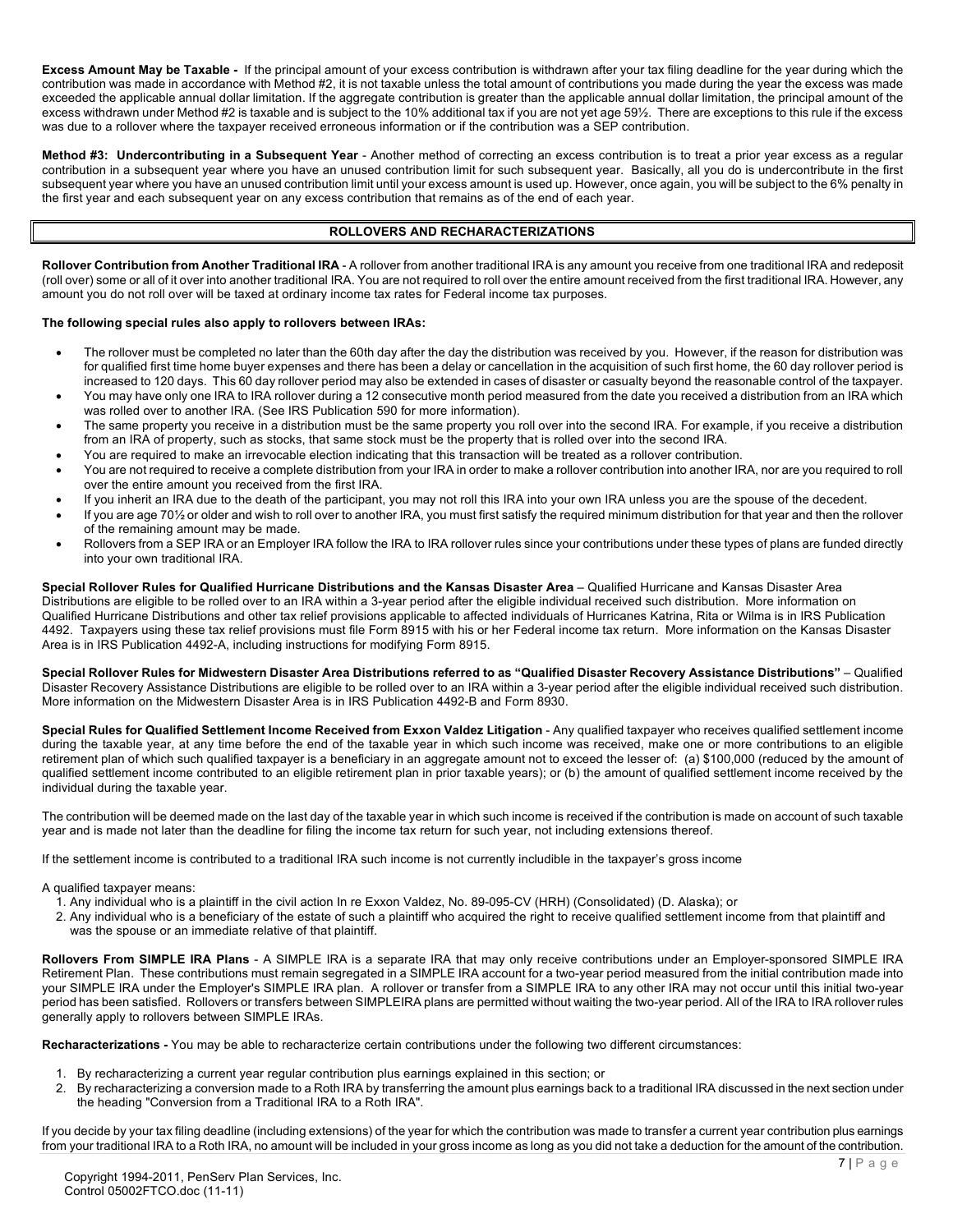You may also recharacterize a current year contribution plus earnings from your Roth IRA to a traditional IRA by your tax filing deadline including extensions of the year for which the contribution was made. A regular contribution that is appropriately recharacterized from your Roth IRA to a traditional IRA may be deductible depending upon the deductibility rules previously discussed. In order to recharacterize a regular contribution from one type of IRA to another type of IRA, you must be eligible to make a regular contribution to the IRA to which the contribution plus earnings is recharacterized. All recharacterizations must be accomplished as a direct transfer, rather than a distribution and subsequent rollover. You are also required to report recharacterizations to the IRS in accordance with the instructions to IRS Form 8606. Any recharacterized contribution (whether a regular contribution or a conversion) cannot be revoked after the transfer. You are required to notify both trustees (and custodians) and to provide them with certain information in order to properly effectuate such a recharacterization.

**Conversion from a Traditional IRA to a Roth IRA** - You are permitted to make a qualified rollover contribution from a traditional IRA to a Roth IRA if your Modified AGI for the year during which the distribution is made does not exceed \$100,000 and you are not a married person filing a separate tax return. This is called a "conversion" and may be done at any time without waiting the usual 12 months. Modified AGI for purposes of a conversion does not include any distributions from a traditional IRA that are converted to a Roth IRA and included in income. Modified AGI is determined before deductible traditional IRA contributions. Effective for distributions after December 31, 2004, modified AGI also does not include any amounts that are required minimum distributions pursuant to section 408(a)(6), but only for purposes of determining eligibility for conversion contributions. Effective in 2010, the restrictions for modified AGI limits and to a married person filing a separate tax returns are repealed.

You are also permitted to recharacterize a conversion made to a Roth IRA if the amount plus earnings is transferred back to a traditional IRA before the tax filing deadline including extensions for the year that the original conversion came from a traditional IRA.

**Taxation in Completing a Conversion from a Traditional IRA to a Roth IRA** - If you complete a conversion from a traditional IRA to a Roth IRA, the conversion amount (to the extent taxable) is generally included in your gross income for the year during which the distribution is made from your traditional IRA that is converted to a Roth IRA. However, the 10% additional income tax for premature distributions does not apply.

For taxable conversions made during 1998, you may include the taxable amount of the traditional IRA distribution in income "ratably" over a four-tax-year period beginning in 1998, or include the entire taxable amount of the traditional IRA distribution in income the year of the conversion. Any taxable conversions from a traditional IRA to a Roth IRA after 1998 will be fully includible in your gross income the year in which you receive the distribution from your traditional IRA that is converted to a Roth IRA. If a taxpayer converts an eligible plan to a Roth IRA in 2010, the entire taxable amount of the conversion can be either: (a) included in gross income for the year of the conversion or (b) included in gross income by including only 1/2 of the taxable amount the year following the conversion and the remaining ½ of the taxable amount the next year.

**Reconversions** -Once an amount has been properly converted, and is then recharacterized back to a traditional IRA, any subsequent conversion of that amount is called a "reconversion". In general, for reconversions beginning in 2000 and thereafter, you may reconvert an amount at any time after the later of (1) the tax year following the tax year during which the original conversion of that amount occurred; or (2) 30 days following the date that the original conversion of that amount was recharacterized back to a traditional IRA. Since adverse tax consequences could arise, it is recommended that you seek the advice of your own tax advisor.

With respect to 1998 conversions to which the 4-year income spread applied, if the taxpayer dies before including the taxable amounts in income over a 4-year period, all remaining amounts will be included in gross income on the return filed on behalf of the decedent for the taxable year of death. However, if the surviving spouse of such deceased Roth IRA participant is the sole beneficiary of all of the individual's Roth IRAs, the surviving spouse may elect to continue including the remaining amount in income over the 4-year period as if the surviving spouse were the Roth IRA owner. If a distribution is deemed from a 1998 conversion amount and the taxpayer is spreading the distribution over four years, a special rule applies. If such distribution occurs before all taxable conversion amounts have been included in gross income, such distribution is accelerated in gross income for that year in addition to that year's one-fourth amount until the original taxable conversion amount has been includible in gross income. These same rules apply to 2010 conversions subject to the 2-year income spread.

**Qualified Rollover Contribution** - This term includes: (a) Rollovers between Roth IRA accounts; (b) Traditional IRA converted to a Roth IRA; (c) Direct Rollover from an Employer's plan of funds other than a Designated Roth Contribution Account; and (d) a rollover from a Designated Roth Contribution Account to a Roth IRA. Qualified Rollover Contributions must meet the general IRA rollover rules, except that the 12 month rollover restriction does not apply to rollovers (conversions) between a traditional IRA and a Roth IRA. However, the 12- month rule does apply to rollovers between Roth IRAs. Beginning in 2008, rollovers from employer-sponsored plans, such as qualified plans and 403(b)s, to a Roth IRA are permitted. You could also roll over from the employer's plan to a traditional IRA, and then roll over (convert) to a Roth IRA if you meet the conversion eligibility requirements discussed earlier.

**Rollovers From Employer-Sponsored Plans to a Traditional IRA** -The rules discussed in this section apply only to amounts under an employer's plan, other than Designated Roth Contribution Accounts. An eligible rollover distribution from a Designated Roth Contribution Account can be rolled over only to a Roth IRA or another accepting employer's plan. Rollovers to traditional IRAs are permitted if you have received an eligible rollover distribution from one of the following:

- A qualified plan under Section 401(a);
- A qualified annuity under Section 403(a);
- A Tax-Sheltered Annuity (TSA) or Custodial Account under Section 403(b);
- A governmental section 457(b) plan; or
- The Federal Employees' Thrift Savings Plan.

**Eligible Rollover Distributions -** An eligible rollover distribution from one of the employer-sponsored plans listed above generally include any distribution that is not:

- 1. part of a series of substantially equal payments that are made at least once a year and that will last for:
	- your lifetime (or your life expectancy), or
	- your lifetime and your beneficiary's lifetime (or joint life expectancies), or
	- a period of ten years or more.
- 2. attributable to your required minimum distribution for the year
- 3. amounts attributable to any hardship distribution
- 4. deemed distributions of any defaulted participant loan
- 5. certain corrective distributions and ESOP dividends

**Rollovers of After-Tax Employee Contributions** - Beginning for eligible rollover distributions you receive after December 31, 2001, you can roll over your aftertax employee contributions to a traditional IRA either as a 60-day rollover or as a direct rollover. If you roll over your after-tax employee contributions to a traditional IRA, you are required to keep track of these amounts as required by the IRS according to their instructions. This will enable you to calculate the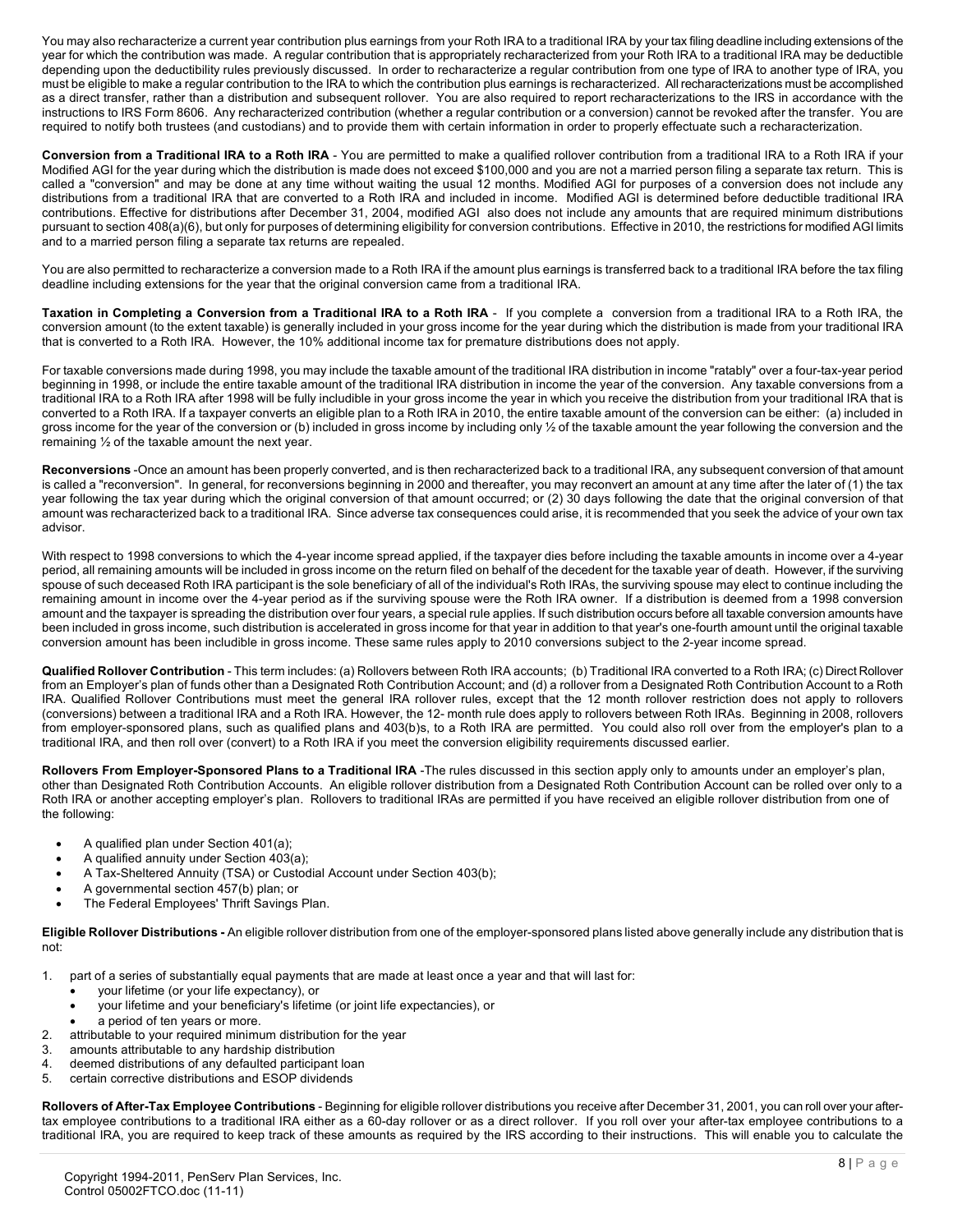nontaxable amount of any future distributions from your traditional IRAs. Once you roll over your after-tax employee contributions to a traditional IRA, it becomes "basis" in the IRA and these amounts cannot later be rolled over to an employer plan.

**Direct Rollover to Another Plan** - You can elect a direct rollover of all or any portion of your payment that is an "eligible rollover distribution ", as described above. In a direct rollover, the eligible rollover distribution is paid directly from the Plan to a traditional IRA or another employer plan that accepts rollovers. If you elect a direct rollover, you are not taxed on the payment until you later take it out of the IRA or the employer plan, and you will not be subject to the 20% mandatory Federal income tax withholding otherwise applicable to Eligible Rollover Distributions that are paid directly to you. Your employer is required to provide you with a Notice regarding the effects of electing or not electing a direct rollover to an IRA or another employer plan. Although a direct rollover is accomplished similar to a transfer, the IRA Custodian must report the direct rollover on Form 5498 as a rollover contribution.

**Eligible Rollover Distribution Paid to You -** If you choose to have your eligible rollover distribution paid to you (instead of electing a direct rollover), you will receive only 80% of the payment, because the plan administrator is required to withhold 20% of the payment and send it to the IRS as Federal income tax withholding to be credited against your taxes. However, you may still roll over the payment to an IRA within 60 days after receiving the distribution. The amount rolled over will not be taxed until you take it out of the IRA. If you want to roll over 100% of the payment to an IRA, you must replace the 20% that was withheld from other sources. If you roll over only the 80% that you received, you will be taxed on the 20% that was withheld and that is not rolled over. In either event, the 20% that was withheld can be claimed on your Federal income tax return as a credit toward that year's tax liability.

**Conduit (Rollover) IRAs** - A direct rollover (or rollover within 60 days) of any eligible rollover distribution may generally be treated as a "Conduit IRA", provided that a separate IRA is established for purposes of retaining the ability to later roll these funds back into an employer's plan that accepts the rollover. The conduit IRA need not be completely distributed in order for a rollover back to an employer's plan that accepts rollovers. In addition, a surviving spouse may also treat such conduit IRA for purposes of rolling over into the surviving spouse's employer plan that accepts rollovers.

**Rollovers from Traditional IRAs into Employer-Sponsored Plans** - Beginning for distributions made after December 31, 2001, traditional IRAs are permitted to be rolled over into an employer's plan. The employer's plan must accept these types of rollovers. The maximum amount that can be rolled over from a traditional IRA to an employer's plan that accepts these rollovers cannot exceed the amount that would be taxable. Any amount in a traditional IRA that represents the principal amount of a nondeductible IRA contribution or a rollover of after-tax employee contributions to a traditional IRA or any other basis amount may not be rolled over to an employer's plan. The types of IRAs that can be rolled over to an employer's plan that accepts these rollovers include regular traditional IRAs, rollover "conduit" IRAs, SEP IRAs and SIMPLE IRAs (after the two-year waiting period has been satisfied applicable to SIMPLE IRAs). In determining the maximum amount eligible to be rolled over from an IRA to an employer's plan, you must treat all of these types of IRAs as one IRA. Only the taxable amount is eligible to be rolled over. If you are interested in rolling over your traditional IRAs into your employer's plan, you should contact the plan administrator of your employer's plan for additional information.

**Special Rules for Surviving Spouses, Alternate Payees, and Other Beneficiaries** - If you are a surviving spouse, you may choose to have an eligible rollover distribution paid in a direct rollover to your own traditional IRA, an inherited traditional IRA, your own employer's plan that accepts rollovers, or paid to you. If you have the payment paid to you, you can keep it or roll it over yourself to a traditional IRA or to your employer's plan that accepts rollovers. If you are the spouse or former spouse alternate payee with respect to a Qualified Domestic Relations Order (QDRO), you may have the payment paid as a direct rollover or paid to you which you may roll over to your own traditional IRA or your own employer's plan that accepts rollovers.

**Special Rules for Nonspouse Beneficiaries** – For distributions prior to 2007, any distribution to a beneficiary other than a surviving spouse was not eligible to be rolled over to an IRA. Beginning in 2007, eligible rollover distributions payable from an employer's plan to a nonspouse beneficiary is eligible for direct rollover into an Inherited IRA. Such amounts must be paid in the form of a direct rollover, rather than a distribution and subsequent rollover. Thus, if the distribution is paid directly by the employer's plan to the nonspouse beneficiary, no rollover is permitted. Also, the IRA receiving the direct rollover must be an Inherited IRA, rather an IRA owned by the nonspouse beneficiary. The Inherited IRA is subject to the same required minimum distributions that apply to beneficiaries under the employer's plan and carries over to the Inherited IRA. The IRA must be established and titled in a manner that identifies it as an IRA with respect to a deceased individual and also identifies the deceased individual and the beneficiary, for example, "Tom Smith as beneficiary of John Smith".

For these purposes, a nonspouse beneficiary includes an individual beneficiary and a trust beneficiary that meets the special "look through" rules under the IRS regulations. A nonindividual beneficiary (such as an estate or charity) or a non-look through trust is not eligible for direct rollover. Any required minimum distributions applicable to the employer's plan for the year in which the direct rollover occurs and any prior year is not eligible for direct rollover.

#### **The following additional rules apply to a rollover from an employer-sponsored plan to a traditional IRA:**

- The rollover must be completed no later than the 60th day after the day the distribution was received by you.
- You are required to make an irrevocable election indicating that this transaction will be treated as a rollover contribution.
- You are not required to roll over the entire amount you received from the employer's plan.
- If you are age 70½ or older and wish to roll over your employer's plan to a traditional IRA, you must first satisfy the minimum distribution requirement for that year and then the rollover of the remaining amount may be made.
- If your distribution consists of property (i.e., stocks) you may either roll over the same property (the same stock) or you may sell the distributed property and roll over the proceeds from the sale. This is true whether the proceeds from the sale are more or less than the fair market value of the property on the date of distribution. You may not keep the property received in the distribution and roll over cash which represents the fair market value of the property.

#### **DISTRIBUTIONS**

**Taxation of Distributions** - When you start withdrawing from your IRA, you may take the distributions in periodic payments, random withdrawals or in a single sum payment. Generally all amounts distributed to you from your IRA are included in your gross income in the taxable year in which they are received. However, if you have made nondeductible contributions to your IRA, rolled over after-tax employee contributions from your employer's plan or repaid a Qualified Reservist Distribution (collectively referred to as "basis"), the nontaxable portion of any distribution from any of your IRAs (except Roth IRAs), if any, will be a percentage based upon the ratio of your unrecovered "basis" to the aggregate of all IRA balances, including SEP, SIMPLE and rollover contributions, as of the end of the year in which you take the distribution, plus distributions from the account during the year. All taxable distributions from your IRA are taxed at ordinary income tax rates for Federal income tax purposes and are not eligible for any favorable tax treatment. You must file Form 8606 to calculate the portion of any IRA distribution that is not taxable. Eligible individuals who receive a Qualified Hurricane Distribution prior to January 1, 2007, may include the taxable portion of the distribution in gross income ratably over a 3-year period. See IRS Form 8915 for more information.

**Premature Distributions** - If you are under age 59½ and receive a distribution from your IRA account, a 10% additional income tax will apply to the taxable portion of the distribution unless the distribution is received due to death; disability; a series of substantially equal periodic payments at least annually over your life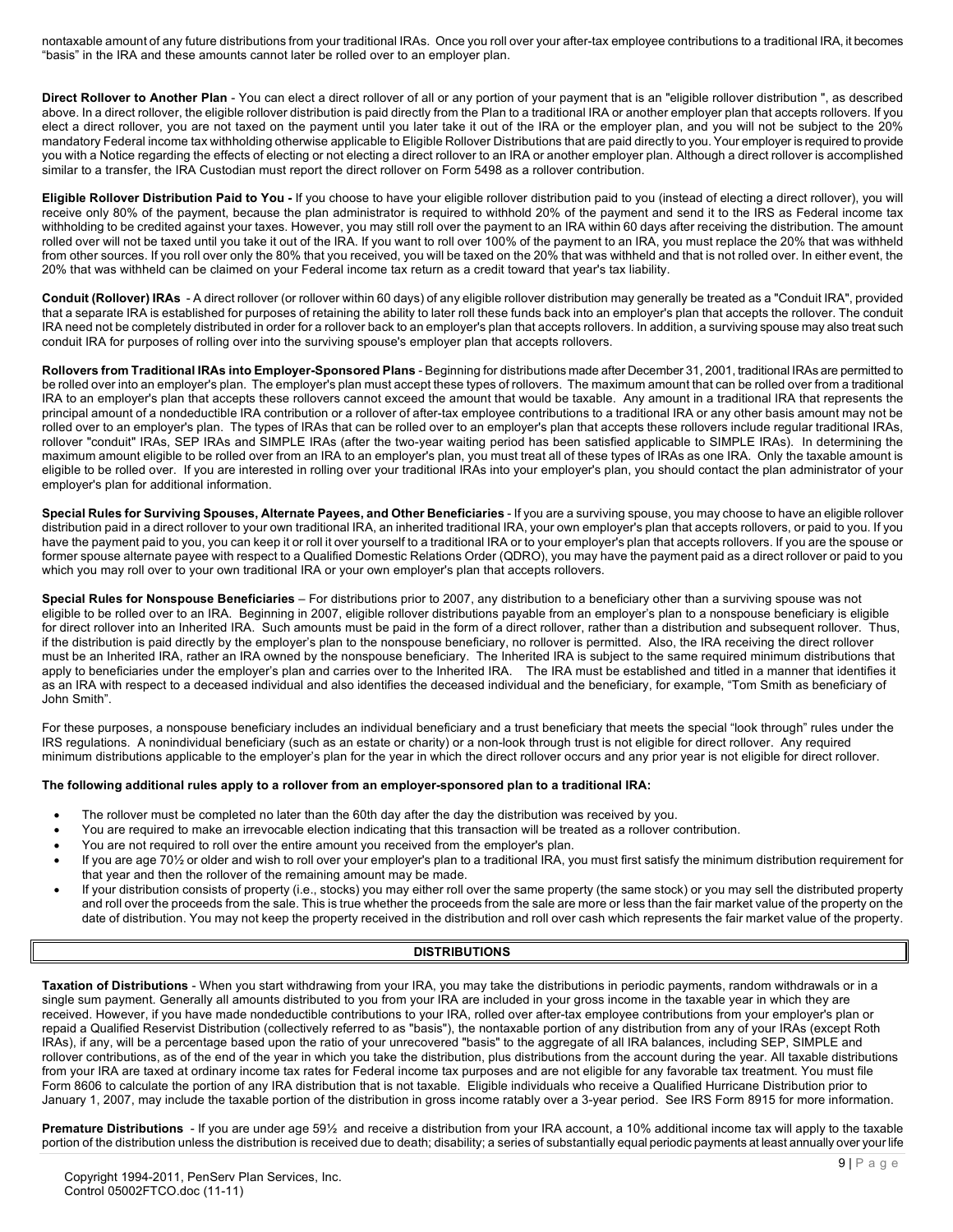expectancy or the joint life expectancy of you and your designated beneficiary; medical expenses in excess of 7½ % of your adjusted gross income; health insurance premiums paid by certain unemployed individuals; qualified acquisition costs of a first time homebuyer; qualified higher education expenses; a qualifying rollover distribution; the timely withdrawal of the principal amount of an excess or nondeductible contribution; due to an IRS levy; qualified hurricane distributions received prior to January 1, 2007; qualified disaster recovery assistance distributions prior to January 1, 2010 or qualified reservist distributions.

If you request a distribution in the form of a series of substantially equal payments, and you modify the payments before 5 years have elapsed and before attaining age 59½, the 10% additional income tax will apply retroactively to the year payments began through the year of such modification.

**Age 70**½ **Required Minimum Distributions** - You are required to begin receiving minimum distributions from your IRA by your required beginning date (the April 1 of the year following the year you attain age 70½). The year you attain age 70½ is referred to as your "first distribution calendar year". The required minimum for your first distribution calendar year must be withdrawn no later than your required beginning date. The required minimum distribution for your second distribution calendar year and for each subsequent distribution calendar year must be made by December 31 of each such year. Your minimum distribution for each year beginning with the calendar year you attain the age of 70 1/2 is generally based upon the value of your account at the end of the prior year divided by the factor for your age derived from the Uniform Lifetime Distribution Period Table regardless of who or what entity is your named beneficiary. This uniform table assumes you have a designated beneficiary exactly 10 years younger than you. However, if your spouse is your sole beneficiary and is more than 10 years younger than you, your required minimum distribution for each year is based upon the joint life expectancies of you and your spouse. The account balance that is used to determine each year's required minimum amount is the fair market value of each IRA you own as of the prior December 31<sup>st</sup>, adjusted for outstanding rollovers (or transfers) as of such prior December 31<sup>st</sup> and recharacterizations that relate to a conversion or failed conversion made in the prior year.

However, no payment will be made from this IRA until you provide the Custodian with a proper distribution request acceptable by the Custodian. Upon receipt of such distribution request, you may switch to a joint life expectancy in determining the required minimum distribution if your spouse was your sole beneficiary as of the January 1<sup>st</sup> of the relevant distribution calendar year and such spouse is more than 10 years younger than you.

In any distribution calendar year you may take more than the required minimum. However, if you take less than the required minimum with respect to any distribution calendar year, you are subject to a Federal excise tax penalty of 50% of the difference between the amount required to be distributed and the amount actually distributed. If you are subject to that tax, you are required to file IRS Form 5329.

**Reporting the Required Minimum Distribution** - Beginning for minimum distributions that are required for calendar 2003, the Custodian must provide a statement to each IRA owner who is subject to required minimum distributions that contains either the amount of the minimum or an offer by the Custodian to perform the calculation if requested by the IRA owner. The statement must inform the IRA owner that required minimum distributions apply and the date by which such amount must be distributed. The statement must further inform the IRA owner that beginning in 2004; the Custodian must report to the IRS that the IRA owner is required to receive a minimum for the calendar year.

**Death Distributions** - If you die before your required beginning date and you have a designated beneficiary, the balance in your IRA will be distributed to your beneficiary over the longer of the beneficiary's single life expectancy or your remaining life expectancy. These distributions must commence no later than December 31<sup>st</sup> of the calendar year following the calendar year of your death. However, if your spouse is your sole beneficiary, these distributions are not required to commence until the December 31<sup>st</sup> of the calendar year you would have attained the age of 70½, if that date is later than the required commencement date in the previous sentence. If you die before your required beginning date and you do not have a designated beneficiary, the balance in your IRA must be distributed no later than the December 31<sup>st</sup> of the calendar year that contains the fifth anniversary of your death.

If you die on or after your required beginning date and you have a designated beneficiary, the balance in your IRA will be distributed to your beneficiary over the beneficiary's single life expectancy. These distributions must commence no later than December  $31<sup>st</sup>$  of the calendar year following the calendar year of your death. If you die on or after your required beginning date and you do not have a designated beneficiary, the balance in your IRA must be distributed over a period that does not exceed your remaining single life expectancy determined in the year of your death reduced by one each year thereafter. However, the required minimum distribution for the calendar year that contains the date of your death is still required to be distributed. Such amount is determined as if you were still alive throughout that year. If your spouse is your sole beneficiary, your spouse may elect to treat your IRA as his or her own IRA, whether you die before or after your required beginning date. If you die after your required beginning date and your spouse elects to treat your IRA as his or her own IRA, any required minimum that has not been distributed for the year of your death must still be distributed to your surviving spouse and then the remaining balance can be treated as your spouse's own IRA.

#### **PROHIBITED TRANSACTIONS**

If you or your beneficiaries engage in a prohibited transaction (as defined under Section 4975 of the Internal Revenue Code) with your IRA, it will lose its tax exemption and you must include the value of your account in your gross income for that taxable year. If you pledge any portion of your IRA as collateral for a loan, the amount so pledged will be treated as a distribution and will be included in your gross income for that year.

## **PENALTIES**

If you are under age 59 ½ and receive a premature distribution from your IRA, an additional 10% income tax will apply on the taxable amount of the distribution unless an exception applies. If you make an excess contribution to your IRA and it is not corrected on a timely basis, an excise tax of 6% is imposed on the excess amount. This tax will apply each year to any part or all of the excess which remains in your account. If you are age 70½ or over or if you should die, and the appropriate required minimum distributions are not made from your IRA, an additional tax of 50% is imposed upon the difference between what should have been distributed and what was actually distributed.

You must file IRS Form 5329 with the Internal Revenue Service for any year an additional tax is due. You must file IRS Form 8606 for any year you make a nondeductible IRA contribution, rollover after-tax employee contributions from your employer's plan, repay a Qualified Reservist Distribution, convert from your traditional IRA to a Roth IRA or recharacterize a contribution to your traditional IRA. The penalty for not filing Form 8606, when required, is \$50.

#### **INCOME TAX WITHHOLDING**

All withdrawals from your IRA (except certain transfers and any recharacterizations) are subject to Federal income tax withholding. You may, however, elect not to have withholding apply to your IRA distribution in most cases. If withholding does apply to your distribution, the applicable rate of withholding is 10% of the amount of the distribution. In addition to Federal income tax withholding, distributions from IRAs may also be subject to state income tax withholding.

#### **TRANSFERS**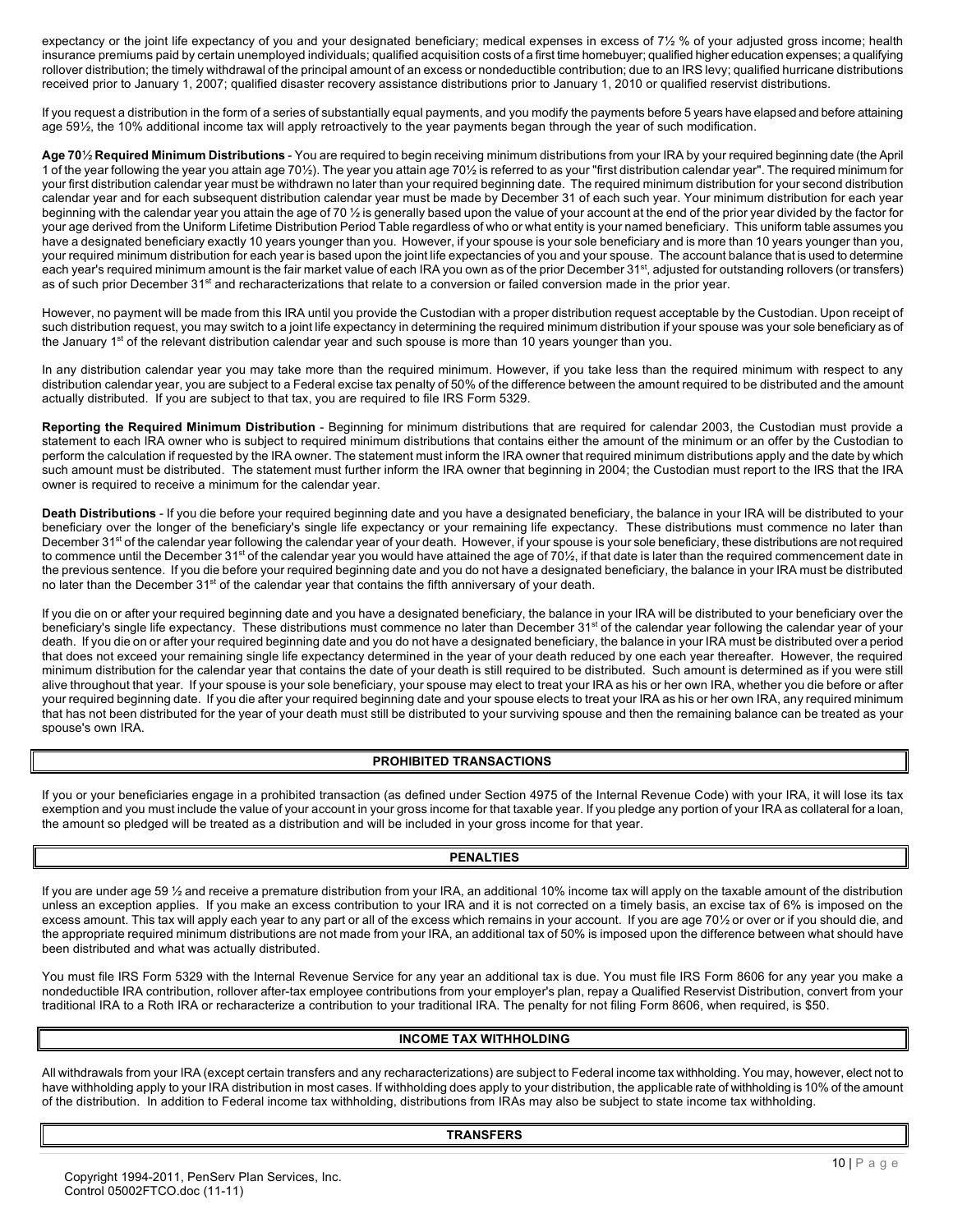**Transfers Between "Like" IRAs -** A direct transfer of all or a portion of your funds is permitted from this IRA to another traditional IRA or visa versa. Transfers do not constitute a distribution since you are never in receipt of the funds. The monies are transferred directly to the new trustee or custodian. If you should transfer all or a portion of your IRA to your former spouse's IRA under a divorce decree (or under a written instrument incident to divorce) or separation instrument, you will not be deemed to have made a taxable distribution, but merely a transfer. The portion so transferred will be treated at the time of the transfer as the IRA of your spouse or former spouse. If your spouse is the beneficiary of your IRA, in the event of your death, your spouse may "assume" your IRA. The assumed IRA is then treated as your surviving spouse's IRA.

**Qualified Charitable Distributions** - If an IRA owner is exactly age 70½ or over, the IRA owner may direct the IRA trustee or custodian to transfer up to \$100,000 per year from the IRA to a qualified charity. Such transfer will not be subject to Federal income taxes. Qualified Charitable Distributions may also be made by a beneficiary who is exactly age 70½ or over. Qualified Charitable Distributions are not subject to Federal income tax withholding. SEP IRAs or SIMPLE IRAs are not permitted to be transferred under this rule.

The amount transferred will be treated as coming from the taxable portion of the IRA and will be an exception to the pro-rata basis recovery rules applicable to traditional IRAs. The tax-free transfer to a qualified charity applies only if the IRA owner could otherwise receive a charitable deduction with respect to the transferred amount. In other words, it must be made to a qualified charitable organization that the taxpayer would have otherwise been able to take a tax deduction for making the charitable contribution. However, since such transfer will be tax-free, the taxpayer may not also take a charitable deduction on his or her tax return.

Since the eligible individual must be at least exactly age 70½ or over, the taxpayer is also subject to required minimum distributions with respect to his or her traditional IRA. However, any amount transferred to the qualified charity under this rule from a traditional IRA will be treated toward satisfying the individual's required minimum distribution for the year, even though the transferred amount is tax-free.

This provision is effective with respect to distributions transferred directly to a qualified charity beginning in 2006 through the end of 2009. The Tax Relief, Unemployment Compensation Reauthorization, and Job Creation Act of 2010 extended Qualified Charitable Distributions for 2010 and 2011 under the same rules that originally applied. Eligible taxpayers who make a Qualified Charitable Distribution during January 2011 may elect to treat such Qualified Charitable Distribution as made on December 31, 2010.Although the IRA trustee or custodian must pay the Qualified Charitable Distribution directly to the qualified charity, the taxpayer is responsible for substantiating and reporting the Qualified Charitable Distribution on his or her Federal income tax return. The Trustee or Custodian of the IRA will report the amount transferred on IRS Form 1099-R as if the IRA owner withdrew the money. After the IRA trustee or custodian issues the payment in the name of the charity, the trustee or custodian may deliver the payment to the IRA owner, who then would deliver the payment to the charity.

**Qualified HSA Funding Distribution -** Beginning for contributions made for 2007 and thereafter, a special one-time, tax-free transfer from an IRA to an HSA is permitted. This one-time transfer counts toward the eligible individual's HSA contribution limit for the year of the transfer.

Prior to 2007, if an IRA owner wanted to use the money in an IRA to make an annual HSA contribution, the distribution from the IRA was taxable and subject to the 10% additional tax if the individual was under the age of 59½. Prior law did not provide for a tax-free transfer from an IRA to an HSA.

Beginning for annual HSA contributions made for 2007 or thereafter, an HSA–eligible individual may make an irrevocable once-in-a-lifetime, tax-free "qualified HSA Funding distribution" from an IRA to an HSA, subject however to strict requirements. The amount of the HSA funding distribution must be made in the form of a trustee-to-trustee transfer from the IRA to the HSA. The amount of the transfer cannot exceed the maximum HSA contribution limit for the year that the amount is transferred. Consequently, this one-time transfer from an IRA to an HSA counts toward the individual's total HSA contribution limit for the year depending upon the type of coverage under the HDHP (self-only or family).

#### **FEDERAL ESTATE AND GIFT TAXES**

Generally there is no specific exclusion for IRAs under the estate tax rules. Therefore, in the event of your death, your IRA balance will be includible in your gross estate for Federal estate tax purposes. However, if your surviving spouse is the beneficiary of your IRA, the amount in your IRA may qualify for the marital deduction available under Section 2056 of the Internal Revenue Code. A transfer of property for Federal gift tax purposes does not include an amount which a beneficiary receives from a IRA plan.

#### **IRS APPROVAL AS TO FORM**

This IRA Custodial Agreement has been approved by the Internal Revenue Service as to form. This is not an endorsement of the plan in operation or of the investments offered.

#### **ADDITIONAL INFORMATION**

You may obtain further information on IRAs from your District Office of the Internal Revenue Service. In particular you may wish to obtain IRS Publication 590 (Individual Retirement Arrangements).

#### **FINANCIAL DISCLOSURE**

**In General**: IRS regulations require the Custodian to provide you with a financial projected growth of your IRA account based upon certain assumptions.

**Growth in the Value of Your IRA**: Growth in the value of your IRA is neither guaranteed nor projected. The value of your IRA will be computed by totaling the fair market value of the assets credited to your account. At least once a year the Custodian will send you a written report stating the current value of your IRA assets. The Custodian shall disclose separately a description of:

- (a) The type and amount of each charge;
- (b) the method of computing and allocating earnings, and
- (c) any portion of the contribution, if any, which may be used for the purchase of life insurance.

**Custodian/Administrator Fees**: The Custodian or Administrator may charge reasonable fees or compensation for its services and it may deduct all reasonable expenses incurred by it in the administration of your IRA, including any legal, accounting, distribution, transfer, termination or other designated fees. Any charges